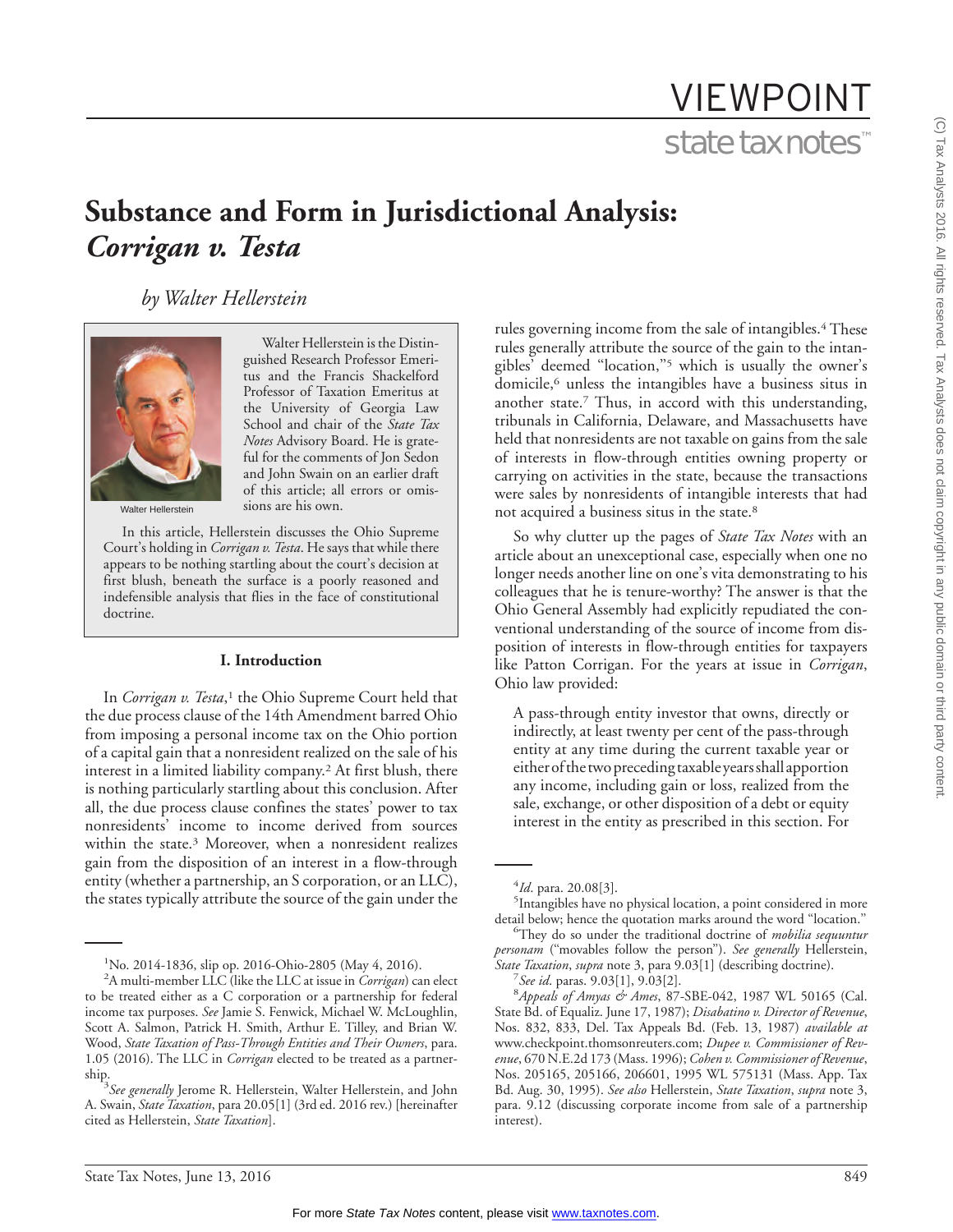such purposes, . . . the investor shall apportion the income using the average of the pass-through entity's apportionment fractions otherwise applicable . . . for the current and two preceding taxable years. If the passthrough entity was not in business for one or more of those years, each year that the entity was not in business shall be excluded in determining the average.<sup>9</sup>

Patton Corrigan, a nonresident of Ohio, owned a 79.29 percent interest in Mansfield Plumbing LLC, a producer of sanitary supplies that did business in all 50 states and had its headquarters in Ohio. In 2004, Corrigan sold his interest in Mansfield and realized a capital gain of \$27.5 million, which generated an Ohio tax of roughly \$675,000 under the above-quoted statute, according to the tax commissioner's assessment. The fundamental — and controversial — question raised by *Corrigan* is *not* whether states generally possess the constitutional power to tax nonresidents on the sale of intangibles with no business situs in the state, which conventional wisdom suggests that they do not. Rather, the fundamental and controversial question raised by *Corrigan* is whether constitutional restraints on state taxation prohibit a state, under specified circumstances, from looking through the form of a transaction and treating it in a manner that corresponds to the state's view of the transaction's economic substance or from providing a particularized sourcing rule for such a transaction. Even assuming that the Ohio Supreme Court's refusal in *Corrigan* to honor the legislature's intent in analyzing the transaction was defensible, which is questionable at best, the court's analysis of the constitutional issues raised by its questionable approach to the statute was fundamentally flawed.

# **II. Form, Substance, and Source**

There is no dispute that Ohio law, in accord with conventional wisdom, generally treats a nonresident's income from the disposition of an interest in a flow-through entity with no business situs in the state as income from the disposition of an intangible attributable to the taxpayer's domicile and, accordingly, income from sources outside the state that lies beyond the state's taxing power.<sup>10</sup> At the same time, there is (or can be) no dispute that Ohio law treats a 20-percent-or-more nonresident flow-through entity owner's income from disposition of an interest in the entity as income from sources within the state based on the flowthrough entity's apportionment percentage. There are two ways of describing what the Ohio legislature has done. The

first is to say that the legislature looked through the form of the transaction (disposition of an intangible interest in a flow-through entity) and recharacterized it as a disposition of the underlying assets of the entity as determined by the entity's apportionment percentage.The second is to say that the legislature has adopted a specific sourcing rule for particular types of dispositions by substantial owners of interests in flow-through entities. Either way, if one accepts the description of what Ohio has done, its power to tax the gain at issue falls comfortably within a state's authority under a fair reading of existing constitutional norms limiting the exercise of state tax power. The court's holding to the contrary should raise eyebrows throughout a tax community that is familiar with such legislative recharacterizations and with a wide variety of sourcing rules whose constitutional propriety should not be subjected to unwarranted doubt.

# **A. Form and Substance**

The heart of the Ohio Supreme Court's determination lies in the court's unshakable belief that ''the activity at issue'' in the case ''is a transfer of intangible property by a nonresident'' and that merely ''selling the shares does not involve purposeful availment'' of ''Ohio's protections and benefits'' that is essential to satisfy due process requirements.11 Wholly apart from the merits of the court's due process analysis, which are addressed below,<sup>12</sup> the initial question is why the court felt bound by the form of the transaction in the face of a legislative directive to treat the transaction as effectively a disposition of the entity's underlying assets.

A short answer could be that the Ohio legislature did not say *explicitly*that the transaction should be treated as an asset sale, but said only that ''the investor shall apportion the income using . . . the pass-through entity's apportionment fractions.''13 Such a crabbed view of the force of the statute, however, would ignore the obvious legislative intent and would conflate a wordsmithing issue into a constitutional problem that could be cured by the stroke of a legislative pen. Indeed, if the result of the Ohio decision could be overturned by a statutory amendment stating that the disposition should be ''treated as'' as an asset sale, there would be much less to the case than meets the eye.

It would appear, however, that the Ohio court's concern goes beyond the failure of the legislature specifically to characterize a more-than-20-percent passthrough owner's disposition of his ownership interest in the entity as a sale of a pro rata share of the entity's assets. The commissioner had argued that the tax on Corrigan should be sustained because (1) the gain from a sale by the LLC of its assets would have been realized at the LLC level; (2) the Ohio-apportioned share of the gain would then have been taxed to Corrigan on

<sup>9</sup> *Corrigan v. Testa*, slip op. at 9 (quoting the statute). The current statute is in substance substantially the same as the statute at issue in

the case. *See* Ohio Rev. Code section 5742.212 (2016).<br><sup>10</sup>As the court explained, "if [the quoted statute] were not the law, Corrigan would be subject to the ordinary treatment of capital gains derived from intangible property: he would allocate the entire amount of the gain outside Ohio because he was not domiciled in Ohio.'' *Corrigan v. Testa*, slip op. at 2 (citations omitted).

<sup>&</sup>lt;sup>11</sup>*Id.* at 13.<br><sup>12</sup>*See infra* Part III.<br><sup>13</sup>*Corrigan v. Testa*, slip. op. at 9 (quoting the statute).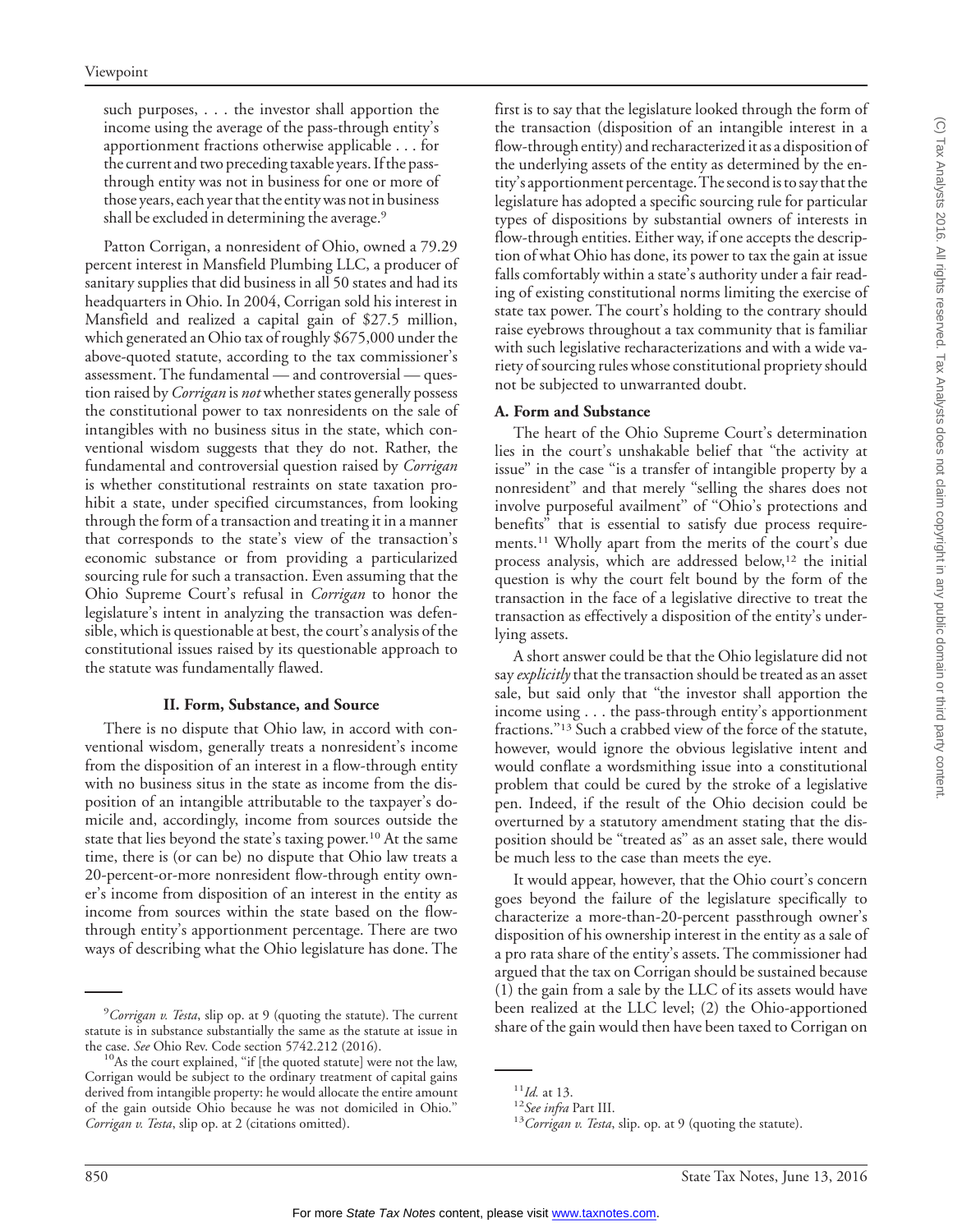a pass-through basis; and, accordingly, (3) ''because the gain could be taxed to Corrigan in an asset sale, it may also be taxed in the form of Corrigan's individual capital gain.''14 In rejecting this argument, the court declared: ''Although this argument may appear plausible, the jurisdictional question before us presents *more than merely a matter of form*.''15 While recognizing that ''an asset sale and a sale of ownership interest may be different forms involving the same *economic* substance to the parties,"<sup>16</sup> the court reiterated that this "does not mean that the jurisdictional limits on Ohio's taxing powers lack their own substantive importance.''17 In short, despite its protestation that the jurisdictional question presented ''more than a matter of form,'' the Ohio court determined that it was required to tether its constitutional analysis to the form of the disposition — ''a transfer of intangible property by a nonresident''18 — even though the legislature provided that, in the case of a 20-percent-ormore interest owner, the disposition should be treated effectively as an asset sale.

The Ohio Supreme Court's approach is inconsistent with a series of New York rulings sustaining taxes on dispositions by nonresident taxpayers of intangible interests in entities owning New York real estate under the real property transfer taxes of New York state and New York City. Thus, in *Bredero Vast Goed N.V. v. Tax Commission*, <sup>19</sup> the New York Appellate Division sustained the taxability of the transfer by three Dutch corporations of the stock in a domestic corporation that had an interest in a partnership that owned New York real estate under a statute imposing a tax of 10 percent on gains from ''the transfer . . . of any interest in real property . . . including but not limited to...a controlling interest in any entity with an interest in real property."<sup>20</sup> As the court declared in sustaining the provision over the foreign corporations' objections that the domestic corporation they sold did not enjoy direct ownership of the property:

Here, respondent looked beyond the two-tiered nature of the conveyance and determined that petitioners ''effectively'' transferred an interest in the 342 Madison Avenue building. This construction keys into the economic reality that the partnership's sole asset consisted of the Madison Avenue property, and that the new 85% general partner... acquired a controlling interest in the real estate. In our view,

respondent's interpretation is entirely rational and we defer to that construction.<sup>21</sup>

The New York Tax Appeals Tribunal likewise sustained the application of the statute to a nonresident trust that transferred its stock in a nonresident corporation with a controlling interest in New York property.<sup>22</sup> The tribunal noted that the taxpayer ''rested its whole case on its claim that the Division has asserted the subject taxes on the transfer of... stock.''23 Relying on *Bredero*, the tribunal concluded that there was a transfer of real property within the meaning the statute. Moreover, the tribunal went on to observe that it was therefore ''proper to analyze the legal issues raised by petitioner'' — including, most importantly for present purposes, constitutional issues<sup>24</sup> — "on the premise that there was a transfer of real property in New York because this was the gravamen of the transaction"<sup>25</sup> and ''any other approach would ignore the economic reality of the transaction.''26

Rulings under New York City's real property transfer tax reflect similar respect by judicial and administrative tribunals for statutes providing that disposition of intangible interests in entities owning real property should be treated as the disposition of the underlying real property.27 The New York City tax applies to the transfers of an "economic interest in real property,'' which includes the ''ownership of shares of stock in a corporation which owns real property; the ownership of an interest or interests in a partnership, association or other unincorporated entity which owns real property; and the ownership of a beneficial interest or interests in a trust which owns real property.''28 Construing the application of the statute to a tiered structure of entities, which included a partnership that owned New York real estate, the court concluded that the ''sales of plaintiff's partnership interests were, in essence, the sales of interests in real property situated in New York City, and the economic value of such interests was derived solely from that parcel of realty.''29 Similarly, relying on the foregoing precedents, the New York City Tax Appeals Tribunal sustained the application of the city's real property tax to the transfer of stock in foreign corporations that collectively owned indirect interests in real property located in New York City, observing that ''clearly the statute would apply to a transfer of a

WL 202424 (N.Y. Tax App. Trib. Apr. 17, 1997).<br><sup>23</sup>*Id.*, 1997 WL 202424, at \*10.<br><sup>24</sup>As noted earlier, I consider the court's analysis of the constitu-

tional issues below. *See* Part III.<br><sup>25</sup>*Id.*, 1997 WL 202424, at \*10.<br><sup>27</sup>*See 595 Investors Ltd. Partnership v. Biderman,* 531 N.Y.S.2d 714 (Sup. Ct., N.Y. Cty. 1988); *In re Corwood Enters. Inc.*, TAT(E) 00-

<sup>28</sup>Corwood, 2006 WL 1621955, at \*10 (quoting the statute). <sup>29</sup>*595 Investors Ltd. Partnership*, 531 N.Y.S.2d at 717.

<sup>&</sup>lt;sup>14</sup>*Id.* at 21. <sup>15</sup>*Id.* at 21 (emphasis added).<br><sup>16</sup>*Id.* (emphasis in original). <sup>17</sup>*Id.* <sup>18</sup>*Id.* at 13. <sup>19</sup>539 N.Y.S.2d 823, 825 (App. Div., 3d Dep't 1989), *appeal dismissed*, 543 N.E.2d 748 (N.Y. 1989).<br><sup>20</sup>*Id*. at 825 (quoting the statute). A "controlling interest" meant a

<sup>50</sup> percent or more beneficial interest in an entity. Although the tax was repealed in 1996, its provisions on taxable transfers closely resemble those in New York's current real estate transfer tax. N.Y. Tax Law section 1401 et seq. (2016).

<sup>21</sup>*Bredero*, 539 N.Y.S.2d at 825. <sup>22</sup>*Petition of Cafcor Trust Reg. Vaduz*, Nos. 812682, 812683, 1997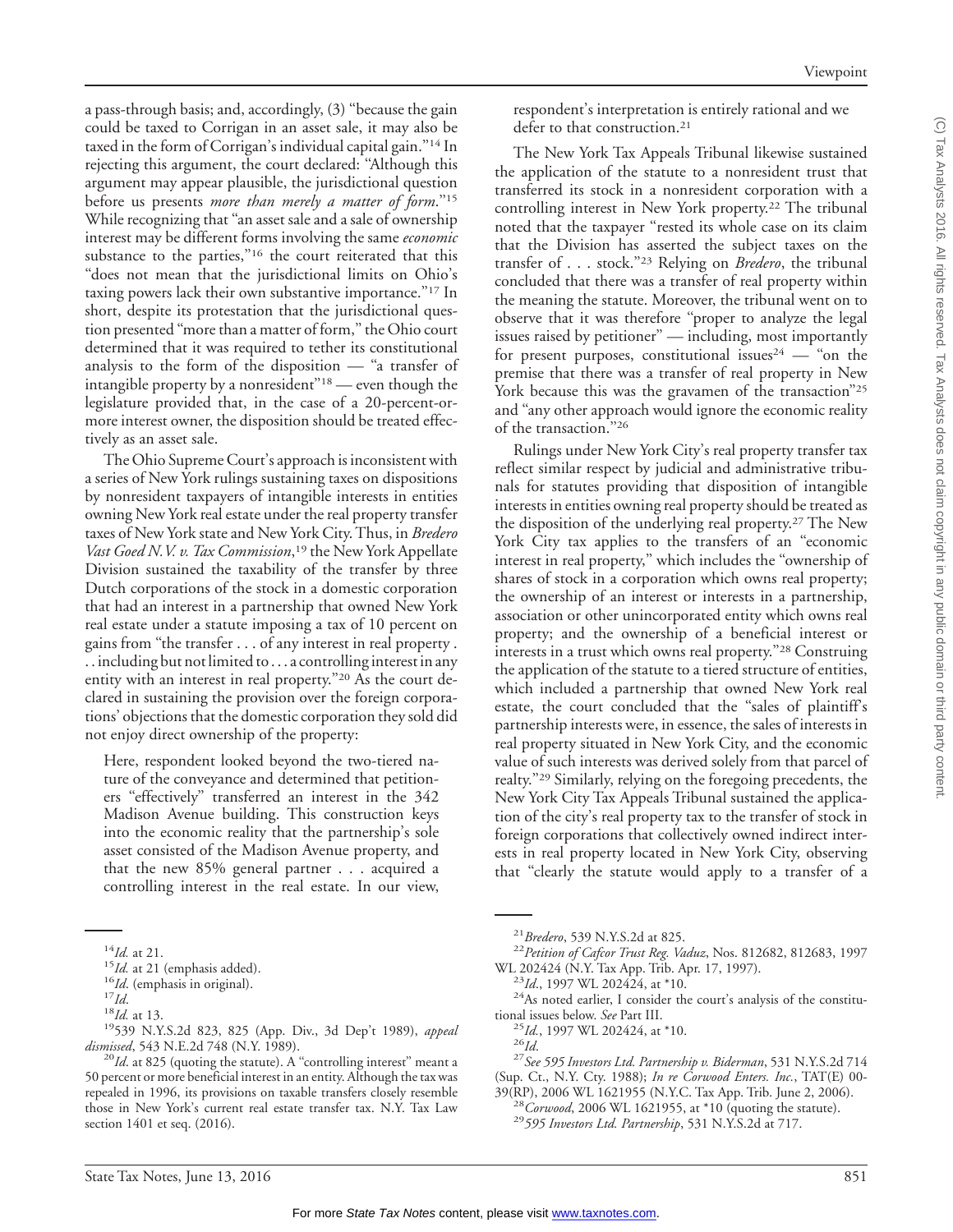controlling interest in a partnership that owned real property"<sup>30</sup> and that "'tax legislation should be implemented in a manner that gives effect to the economic substance of a transaction.'''31

The Ohio court in *Corrigan* easily could have avoided the constitutional question it confronted by respecting the apparent legislative intent of treating a 20-percent-or-more flow-through entity owner's disposition of an intangible interest in the entity as a disposition of the underlying assets of the entity generating income from sources within the state based on the flow-through entity's apportionment percentage. Indeed, such treatment would have been particularly unproblematic when one considers that Corrigan was no run-of-the-mill 20-percent-or-more interest owner but one who was its ''main co-owner''32 (owning nearly 80 percent of the entity) and its "manager."<sup>33</sup> By confining its constitutional analysis to ''the transfer of intangible property by a nonresident,'' not only does the court fail to focus on the economic substance of the transaction as contemplated by the Ohio legislation, and ignore the interpretation of analogous legislation in the New York decisions, but it also reflects a judicial insensitivity to tax provisions that routinely ignore the form of transactions because of a legislative judgment that their economic substance should govern their treatment for tax purposes.<sup>34</sup>

#### **B. Source**

Even if one regards as reasonable the Ohio court's unwillingness to recharacterize a 20-percent-or-more nonresident flow-through entity owner's disposition of an intangible interest in the entity as a disposition of its assets and as generating income from sources within the state based on the entity's apportionment percentage, there was a smoother path to the same result that avoids the inquiry into form versus substance. Moreover, it was one that more accurately reflects the precise language of the Ohio statute. After all, what the Ohio statute said was that a 20-percentor-more passthrough entity investor that disposes of his

<sup>30</sup>*Corwood*, 2006 WL 1621955, at \*17.<br><sup>31</sup>*Id.* (citation omitted).<br><sup>32</sup>*Corrigan v. Testa*, slip. op. at 3.<br><sup>34</sup>*Id.* <sup>34</sup>Consider, for example, subpart F of the Internal Revenue Code, IRC section 951 et seq. (treating as a deemed dividend certain undistributed income earned by controlled foreign corporations); the Foreign Investment in Real PropertyTax Act, P.L. 96-499,Title XI, section 1122(a), 94 Stat. 2682, Dec. 5, 1980, as amended (codified at IRC section 897) (treating the disposition of a U.S. Real Property Interest, which includes the interest in a U.S. Real Property Holding Corp., thus looking through its form to its underlying assets, ''*as if* the taxpayer were engaged in a trade or business within the United States during the taxable year and *as if* such gain or loss were effectively connected with such trade or business'' (emphases added)); and IRC section 1258 (recharacterizing gain ''which would (but for this section) be treated as the sale or exchange of a capital asset" as "ordinary income'').

interest in the entity ''shall apportion the income using the average of the pass-through entity's apportionment fractions.''35This is a sourcing provision, not a taxing provision, and the fundamental question raised by *Corrigan*, apart from the power to enforce the tax,<sup>36</sup> was whether there was substantive jurisdiction to tax — that is, whether Ohio had power to impose a tax on Corrigan's income.37 As the Ohio court put it, "the issue in this case is whether Ohio may . . . levy an income tax on Corrigan's capital gain.''38The answer to that question turns on whether Ohio may reasonably regard the source of the income as being in Ohio, and, as I hope the ensuing discussion demonstrates, the answer is yes.

As indicated at the outset of this article, the states typically attribute the source of gain from the sale of intangibles to the intangibles' deemed "location."<sup>39</sup> Intangible property, however, has no obvious or generally accepted location for tax purposes. This is hardly surprising considering that "intangibles themselves have no real situs."40 They are "but relationships between persons, natural or corporate, which the law recognizes by attaching to them certain sanctions enforceable in courts."<sup>41</sup> Thus, the location of intangible property for tax purposes has variously been attributed to the owner's legal or commercial domicile,  $42$  to the intangible's business situs,<sup>43</sup> to the place where the evidence of the intangible rights are physically located,<sup>44</sup> and to the location of those who possess rights or obligations under the intangibles (for example, the issuer of corporate stock<sup>45</sup> or the debtor under a loan<sup>46</sup>). By the same token, income from the disposition of intangibles is potentially subject to a similar array of sourcing rules.

Given the geographically indeterminate ''location'' of intangible property and the existence of various competing

<sup>&</sup>lt;sup>35</sup>*Corrigan v. Testa*, slip op. at 9 (quoting the statute).<br><sup>36</sup>To be sure, jurisdiction to enforce a tax obligation may be no trivial concern, *see, e.g*., *Quill Corp. v. North Dakota*, 504 U.S. 298 (1992) (involving power to require vendor to collect use taxes that were legally due), but it is analytically distinct from the question of the power to impose the tax on the subject matter of the exaction — here,

income.<br> $37$ I have elaborated on the distinction between substantive jurisdiction and enforcement jurisdiction in Walter Hellerstein, ''Jurisdiction to Tax in the New Economy: A Theoretical and Comparative Perspective,'' 38 *Ga. L. Rev*. 1 (2003). The question whether Ohio had jurisdiction to enforce Corrigan's obligation to pay a tax on income

<sup>&</sup>lt;sup>38</sup> Corrigan v. Testa, slip op. at 2.<br><sup>39</sup> See supra note 5 and accompanying text.<br><sup>40</sup> Greenough v. Tax Assessors, 331 U.S. 486, 493 (1947).<br><sup>41</sup> Curry v. McCanless, 307 U.S. 357, 366 (1939).<br><sup>42</sup> See, e.g., Cream of Wh

<sup>325 (1920) (</sup>legal domicile); *Wheeling Steel Corp. v. Fox*, 298 U.S. 193

<sup>(1936) (</sup>commercial domicile). <sup>43</sup>*See, e.g*., *Farmer's Loan & Trust Co. v. Minnesota*, 280 U.S. 204

<sup>(1903).</sup> <sup>44</sup>*See, e.g*., *Wheeler v. New York*, 233 U.S. 434 (1914). <sup>45</sup>*See, e.g.*, *State Tax Comm'n v. Aldrich*, 316 U.S. 174 (1942). <sup>46</sup>*See, e.g.*, *Blackstone v. Miller*, 188 U.S. 189 (1903).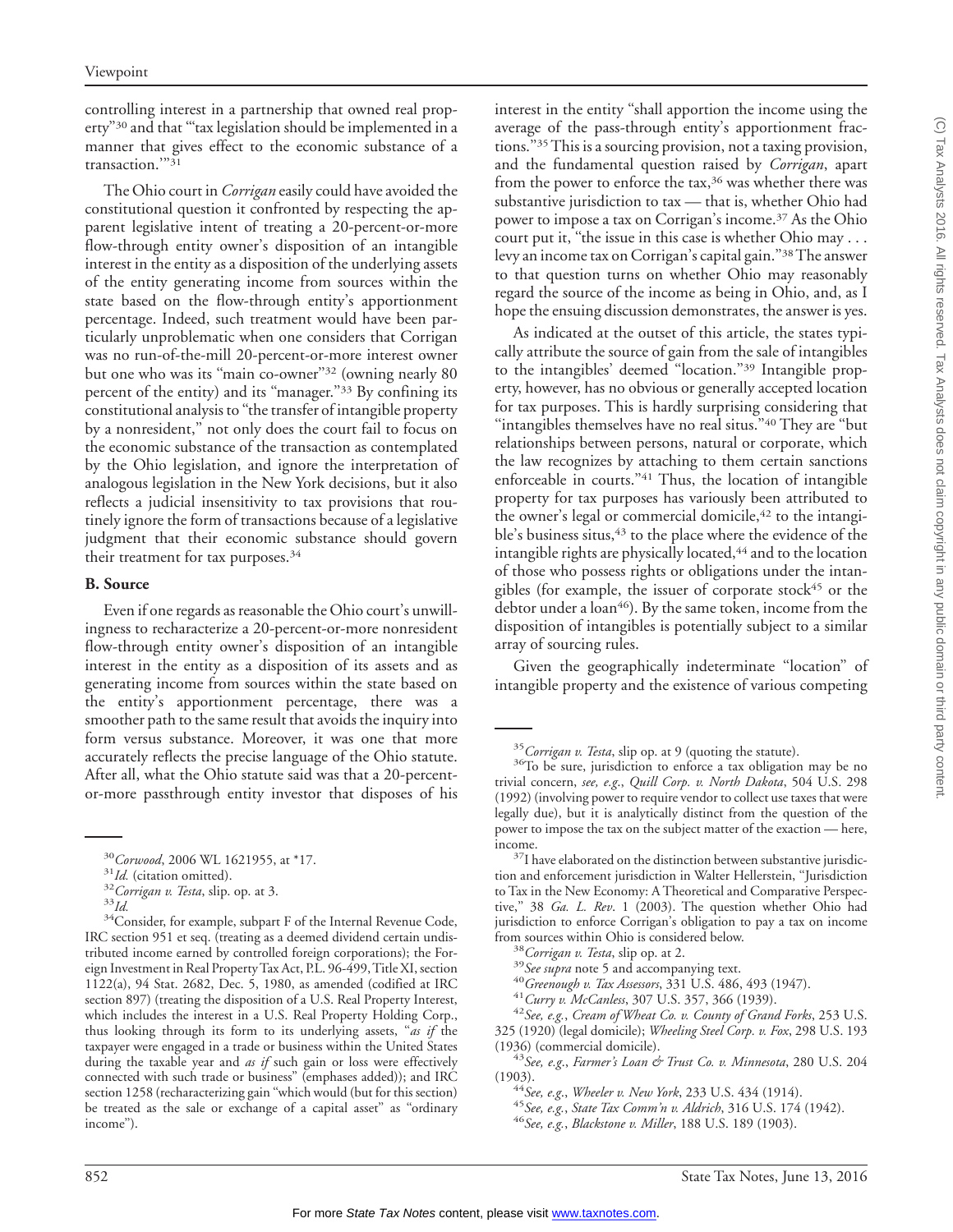rules for determining the deemed location of such property and the income it generates, it would be difficult as a matter of principle to maintain that the due process clause prescribes a single location (or theory of location) to which intangibles and the income they generate must be assigned. Indeed, it is bedrock constitutional doctrine that the due process clause *does not* prescribe such a rule. As the U.S. Supreme Court famously declared in *Curry v. McCanless<sup>47</sup>*:

In cases where the owner of intangibles confines his activity to the place of his domicile it has been found convenient to substitute a rule for a reason by saying that his intangibles are taxed at their situs and not elsewhere, or, perhaps less artificially, by invoking the maxim *mobilia sequuntur personam*, which means only that it is the identity or association of intangibles with the person of their owner at his domicile which gives jurisdiction to tax. But when the taxpayer extends his activities with respect to his intangibles, so as to avail himself of the protection and benefit of the laws of another state, in such a way as to bring his person or property within the reach of the tax gatherer there, the reason for a single place of taxation no longer obtains, and the rule is not even a workable substitute for the reasons which may exist in any particular case to support the constitutional power of each state concerned to tax. Whether we regard the right of a state to tax as founded on power over the object taxed, . . . through dominion over tangibles or over persons whose relationships are the source of intangible rights; or on the benefit and protection conferred by the taxing sovereignty, or both, it is undeniable that the state of domicile is not deprived, by the taxpayer's activities elsewhere, of its constitutional jurisdiction to tax, and consequently that there are many circumstances in which more than one state may have jurisdiction to impose a tax and measure it by some or all of the taxpayer's intangibles. Shares of corporate stock may be taxed at the domicile of the shareholder and also at that of the corporation which the taxing state has created and controls; and income may be taxed both by the state where it is earned and by the state of the recipient's domicile. Protection, benefit, and power over the subject matter are not confined to either state. The taxpayer who is domiciled in one state but carries on business in another is subject to a tax there measured by the value of the intangibles used in his business.48

Moreover, although the traditional jurisdictional bases for attributing income to a state, including income from intangibles, are residence and source, $49$  it is important to recognize that the U.S. Supreme Court, in interpreting due

process (and commerce) clause<sup>50</sup> restraints on state jurisdiction to tax income, has taken a broad view of the states' source-based taxing jurisdiction. In particular, by tying the states' taxing power to ''benefits'' and ''protection'' afforded, the Court has eschewed a narrow conception of source as a limitation on the states' power to tax nonresidents' income. Thus, in *Wisconsin v. J.C. Penney Co.*,<sup>51</sup> which sustained a state's power to impose a tax on a foreign corporation for the privilege of declaring dividends on income earned within the state, the Court declared:

Viewpoint

A State is free to pursue its own fiscal policies, unembarrassed by the Constitution, if by the practical operation of a tax the State has exerted its power in relation to opportunities which it has given, to protection which it has afforded, to benefits which it has conferred by the fact of being an orderly, civilized society.<sup>52</sup>

In an even more sweeping oversimplification of the matter, the Court continued that ''the simple but controlling question is whether the State has given anything for which it can ask return.''53 Such generalizations do not, of course, resolve concrete cases, but they indicate the Court's relaxed view of a state's power to assert its power to tax on the basis of source.

This brings us to what should have been the dispositive question in *Corrigan*, namely, whether the Ohio legislature exceeded constitutional bounds on its power to define the source of income by providing that the source of a 20 percent-or-more flow-through entity owner's income from the disposition of an interest in the entity should be determined by the entity's apportionment percentage. Based on constitutional principles described above and on the adoption of sourcing rules in other contexts that look to the assets or activities underlying intangible interests in determining the source of the gain from their disposition,<sup>54</sup> Ohio's sourcing provision lay well within its constitutional prerogative. Indeed, whatever one may say in general about the state's power to determine the source of the gain from a passthrough entity-owner's disposition of his intangible ownership interest in the entity based on the entity's activities, there can be no serious question as to the constitutionality of that approach with regard to a 79.29 percent owner

<sup>47307</sup> U.S. 357 (1939). <sup>48</sup>*Id.* at 367-368 (citations omitted). <sup>49</sup>*See* Hellerstein, *State Taxation*, *supra* note 3, para. 6.04.

<sup>50</sup>It may be worth noting that the *Corrigan* court's analysis was based entirely on the due process clause, and the court explicitly observed that this "obviates the need for any separate analysis under the<br>Commerce Clause." *Corrigan v. Testa*, slip op. at 6.

<sup>&</sup>lt;sup>51</sup>311 U.S. 435 (1940).<br><sup>52</sup>*Id.* at 444. 53*Id.* 54*See, e.g.*, IRC section 865(f) (sale of foreign affiliate by U.S. resident, which normally is U.S.-source income based on the residence of the seller, is foreign-source income if the sale occurs in a foreign country where the affiliate is engaged in the active conduct of a trade or business and more than 50 percent of its income over the past three years was incurred in such foreign country).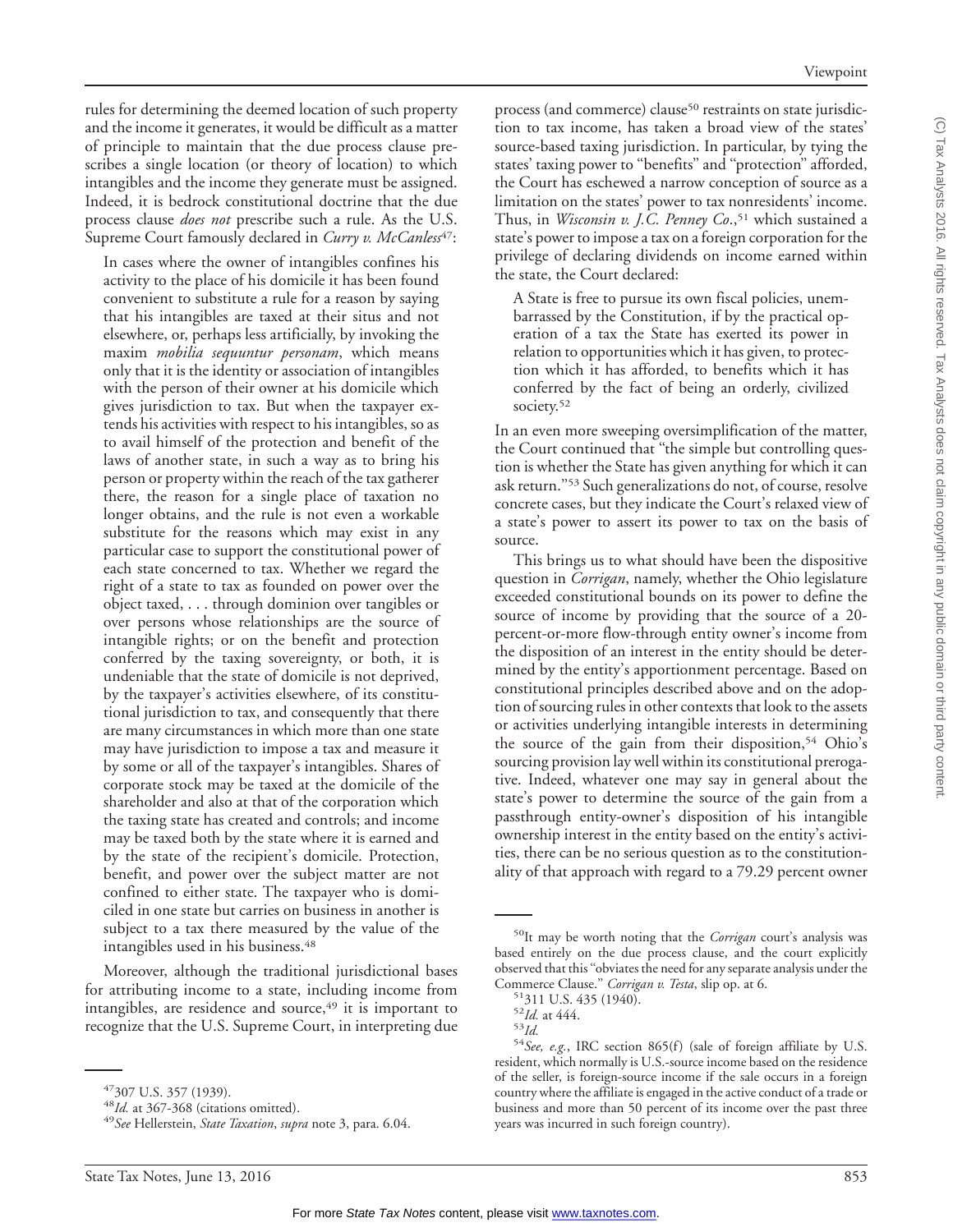like Corrigan.<sup>55</sup> To suggest, as the Ohio court effectively held, that only the state of Corrigan's domicile provided him with the "protection and benefit" that contributed to the \$27.5 million in capital appreciation of Mansfield Plumbing — a company that did business in all 50 states is ''to substitute a rule for a reason.''56 In short, the Ohio court could easily have disposed of the controversy in *Corrigan* by sourcing Corrigan's gain on the basis of the LLC's Ohio apportionment percentage, in which case Ohio's tax would properly be imposed on a nonresident's income from sources within the state.

#### **C. Enforcement Jurisdiction**

The foregoing discussion strongly suggests that Ohio had substantive jurisdiction<sup>57</sup> to tax a share of Corrigan's gain from the sale of his interest in his LLC. The conclusion follows from the undisputed principle that Ohio has the right to tax the income of a nonresident from sources within the state and the view that Ohio may reasonably attribute a portion of Corrigan's gain to Ohio either by looking through the form of the transaction and recharacterizing it as a disposition of the underlying assets or by adopting a specific sourcing rule for particular types of dispositions by substantial owners of interests in flow-through entities. The question then becomes whether Ohio has power to effectively compel collection of the tax over which it has substantive jurisdiction.<sup>58</sup>

Although there can be challenging issues of jurisdiction to enforce income tax obligations incurred by nonresidents who earn income from sources within the state,<sup>59</sup> Corrigan's case does not appear to be one of them. States almost invariably treat nonresident partners (both general and limited) as well as owners of interests in other flow-through entities (including S corporation shareholders and members of LLCs that elect partnership status<sup>60</sup>) as having nexus in the states in which their flow-through entities have nexus on the basis of the aggregate theory of partnership.61 Further, courts and administrative tribunals have almost invariably rebuffed

constitutional objections to the assertion of nexus over the nonresident passthrough interest owner on this basis.62

As the Ohio Supreme Court declared in *Agley v. Tracy*, 63 rebuffing due process objections to the assertion of jurisdiction to tax nonresident S corporation shareholders on their S corporation income:

Appellants have admitted that their S corporations conducted business in Ohio. Thus, it is evident that the S corporations have utilized the protections and benefits of Ohio by carrying on business here. This income was then passed through to the appellants as personal income. Thus, the appellants, through their S corporations, have also availed themselves of Ohio's benefits, protections, and opportunities by earning income in Ohio through their respective S corporations. We find that this provides Ohio the ''minimum contacts'' with the appellants to justify taxing appellants on their distributive share of income.<sup>64</sup>

The Ohio court's holding in *Agley* establishes the state's jurisdiction to tax Corrigan. Because the LLC conducted business in Ohio during the year that Corrigan sold his interest in the LLC, Corrigan availed himself ''of Ohio's benefits, protections, and opportunities by earning income in Ohio'' through his LLC, and this provides Ohio with the minimum contacts needed to justify taxing Corrigan on his distributive share of the LLC's income as well as (presumably) on the income he earned from disposition of the interest.<sup>65</sup>

#### **III. The** *Corrigan* **Court's Flawed Constitutional Analysis**

The Ohio Supreme Court in *Corrigan* never seriously considered either the recharacterization or the sourcing issues considered in Part II because its wooden approach to

<sup>&</sup>lt;sup>55</sup>In this connection, it is worth observing that the court's "holding of unconstitutionality is limited... *as applied to Corrigan.*'' *Corrigan v. Testa*, slip op. at 6 (emphasis added).<br><sup>56</sup> Curry v. McCanless, 307 U.S. 357, 366 (1939).

<sup>&</sup>lt;sup>57</sup> See supra notes 36-38 and accompanying text.<br><sup>58</sup> See generally Hellerstein, *supra* note 37 (exploring in detail the relationship between substantive jurisdiction and enforcement juris-

diction).<br><sup>59</sup>*Id.*<br><sup>60</sup>As noted at the outset, the LLC in *Corrigan* elected to be treated<br>as a partnership.

<sup>&</sup>lt;sup>61</sup> See Hellerstein, State *Taxation, supra* note 3, para. 20.08. The theory underlying the states' power to tax nonresident partners is that a partnership is an aggregation of individual partners rather than an entity separate and distinct from their owners, as in the case of corporations. Hence, nonresident partners are viewed as directly participating through the partnership in the business carried on in the state and owning a share of the partnership's assets located there. States also (or alternatively) have relied on the theory that partners who **(Footnote continued in next column.)**

actually conduct the business of the partnership within the taxing state

act as agents for the nonresident partners. *Id.* para. 20.08[a][i].<br>
<sup>62</sup>*Id.* <sup>63</sup>719 N.E.2d 951 (Ohio 1999).<br>
<sup>64</sup>*Id.* at 953. Indeed, the Ohio court in *Corrigan* quotes this

passage. *Corrigan v. Testa*, slip op. at 12.<br><sup>65</sup>Any suggestion that Corrigan's nexus with Ohio for personal income tax purposes during the year at issue should somehow be confined to his distributive share of the LLC's income and not to any income earned on disposition of the LLC seems weak at best. Even if one accepts the principle that, in some instances, nexus with a state can be compartmentalized because the in-state presence is unrelated to the tax obligation in question, *see* Hellerstein, *State Taxation*, *supra* note 3, para. 19.02[3][b], the position that Corrigan's nexus in Ohio for purposes of his distributive share in the LLC is ''dissociated'' from his gain from disposition of the LLC (*see Norton Co. v. Department of Revenue*, 340 U.S. 534, 537 (1951)), thereby depriving Ohio of nexus over Corrigan with respect to such gain, is not a case I would take on contingency.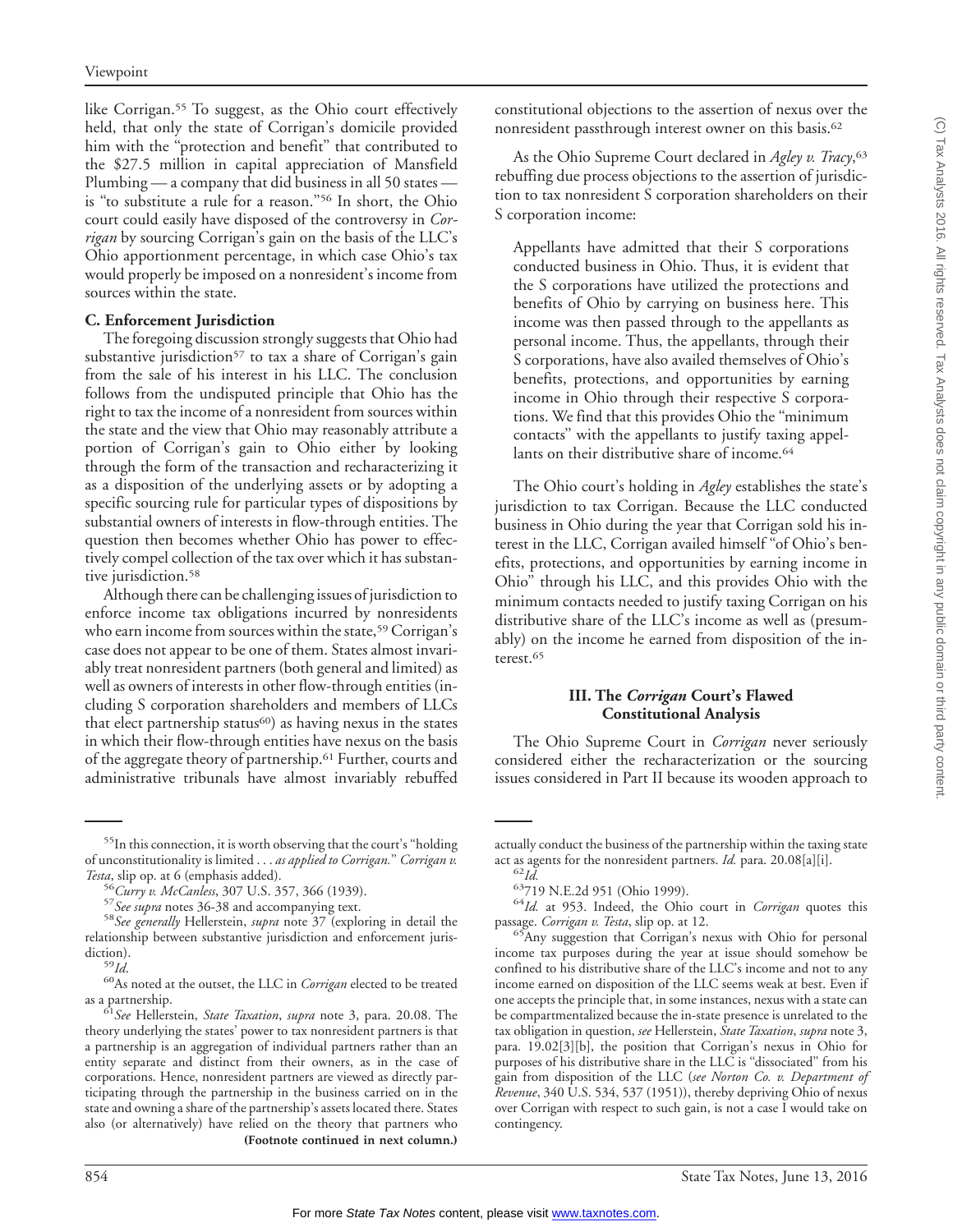the case drew a line in the sand between Corrigan's ''personal capital gain"<sup>66</sup> from the "sale of the corporate ownership,"<sup>67</sup> on the one hand, and the underlying assets or activities of the business, on the other. The court therefore was of the mind that the latter could not properly inform an inquiry into the former, ''in the absence of any assertion or finding that Corrigan's own activities amounted to a unitary business with that of Mansfield Plumbing."<sup>68</sup> Accordingly, the court's approach to the constitutional issues in the case proceeded on the assumption that Corrigan and the LLC existed essentially in separate "silos." Even on that assumption, however, the court's constitutional analysis is open to serious question, as the ensuing discussion reveals.

# **A.** *International Harvester* **and** *J.C. Penney*

The Ohio Supreme Court's constitutional analysis focused on the question whether, in the absence of a unitary relationship between Corrigan and his LLC, one could properly consider the LLC's underlying activity in determining Corrigan's income that was properly subject to tax by Ohio. In addressing this question, the court first considered the U.S. Supreme Court's decisions in *International Harvester v. Wisconsin Department of Revenue* <sup>69</sup> and *Wisconsin v. J.C. Penney Co*. <sup>70</sup> In *International Harvester*, the U.S. Supreme Court sustained the constitutionality of a withholding regime as applied to Wisconsin-source dividends paid to nonresident shareholders over whom the state had no personal jurisdiction. Wisconsin had imposed a tax ''for the privilege of declaring and receiving dividends, out of income derived from property located and business transacted in this state." $71$  The tax was measured by the proportion of the corporation's dividends attributable to Wisconsin, determined by applying the corporation's income tax apportionment percentage to the dividends. The dividend payers were required to deduct the tax from the dividends payable to both resident and nonresident shareholders. Because of this withholding provision, the Court had previously sustained the levy in *J.C. Penney* on the ground that ''the practical operation of the tax is to impose an additional tax on corporate earnings within Wisconsin, but to postpone the liability for payment of the tax until such earnings are paid out in dividends.''72 The Wisconsin courts, however, subsequently construed the state taxing statute as imposing the levy on the shareholders.

that the statute, by directing deduction of the tax from declared dividends, distributes the tax burden among the stockholders differently than if the corporation had merely paid the tax from its treasury and *that the tax is thus in point of substance, laid upon and paid by the stockholders*. 73

International Harvester challenged the statute on the ground that it violated the due process clause by taxing (1) the act of declaring dividends and (2) the act of receiving dividends, both of which activities occurred outside Wisconsin (International Harvester declared its dividends in Chicago, and 98 percent of its shareholders were nonresidents of Wisconsin). The Court rejected this claim and sustained the tax in broad terms:

The power to tax the corporation's earnings includes the power to postpone the tax until the distribution of those earnings, and to measure it by the amounts distributed. In taxing such distributions, Wisconsin may impose the burden of the tax either upon the corporation or upon the stockholders who derive the ultimate benefit from the corporation's Wisconsin activities. Personal presence within the state of the stockholders-taxpayers is not essential to the constitutional levy of a tax taken out of so much of the corporation's Wisconsin earnings as is distributed to them. A state may tax such part of the income of a non-resident as is fairly attributable either to property located in the state or to events or transactions which, occurring there, are subject to state regulation and which are within the protection of the state and entitled to the numerous other benefits which it confers. And the privilege of receiving dividends derived from corporate activities within the state can have no greater immunity than the privilege of receiving any other income from sources located there.74

Wisconsin had plainly afforded ''protection and benefits to appellants' corporate activities and transactions within the state.''75 Accordingly, Wisconsin was entitled to tax the dividends because ''these activities have given rise to the dividend income of appellants' stockholders and this income fairly measures the benefits they have derived from these Wisconsin activities.''76 Finally, as long as the earnings actually arose in the state, the fact that ''some practically effective device [may] be necessary in order to enable the

<sup>&</sup>lt;sup>66</sup>Corrigan v. Testa, slip op. at 21.<br><sup>67</sup>*Id.* at 22.<br><sup>68</sup>*Id.* 69322 U.S. 345 (1944).<br><sup>70</sup>311 U.S. 435 (1940). The ensuing description of these cases draws freely from their description in Hellerstein, *State Taxation*, *supra* note 3, para. 6.04[2][a]. 71Wis. Stat. section 71.60 (1941), quoted in *International Har-*

*vester*, 322 U.S. at 446 (Jackson, J., dissenting). <sup>72</sup>*J.C. Penney*, 311 U.S. at 442.

<sup>73</sup>*International Harvester*, 322 U.S. at 440 (emphasis added). <sup>74</sup>*Id*. at 441-442 (citations omitted). <sup>75</sup>*Id.* at 442. <sup>76</sup>*Id*.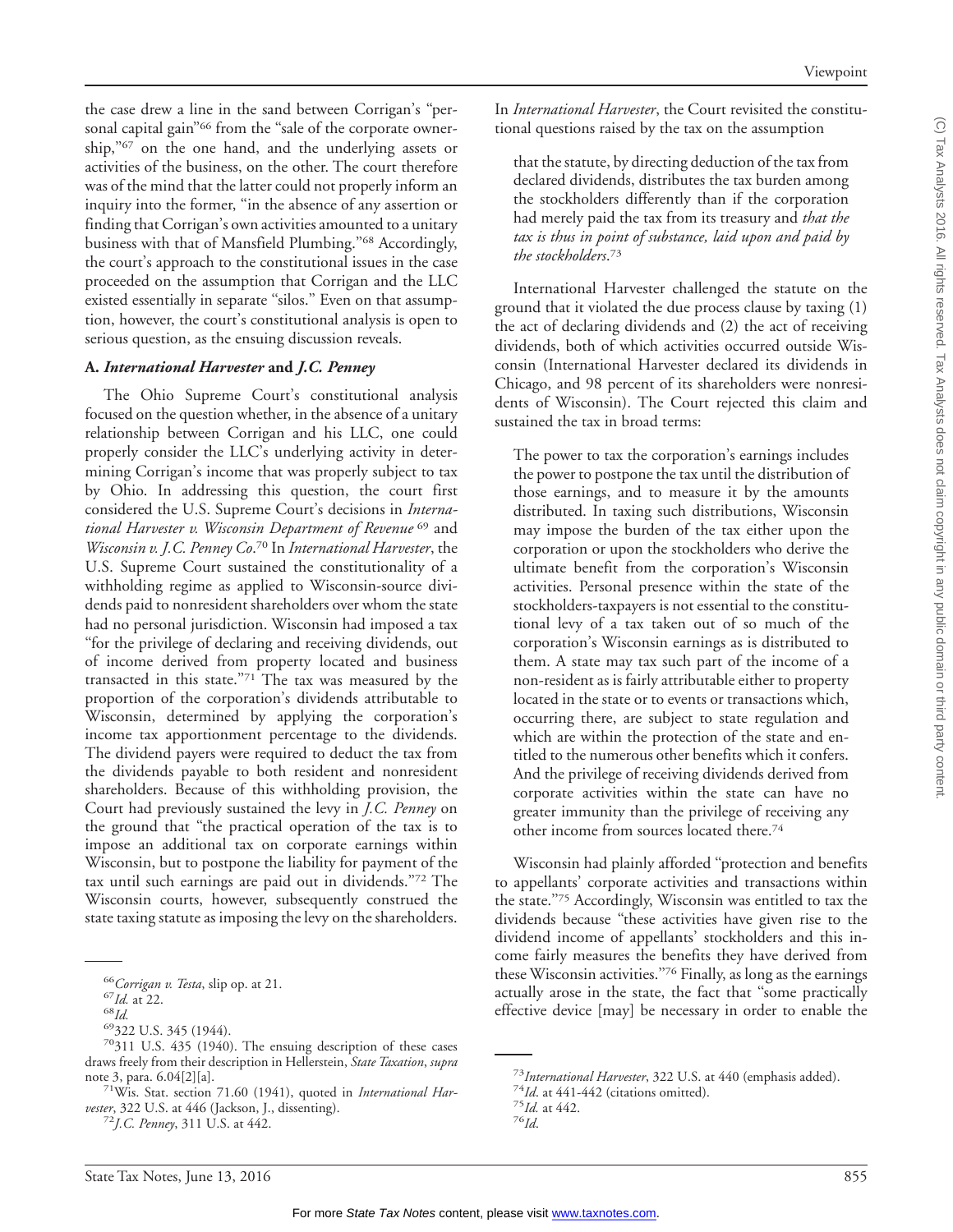state to collect the tax — here by imposing on the corporation the duty to withhold''77 — did not deprive the state of power to impose the levy on the nonresident shareholder.78

In *Corrigan*, the tax commissioner relied on *International Harvester* and *J.C. Penney* as authority for Ohio's power to tax Corrigan on the Ohio-sourced share of his capital gain from his sale of his LLC. The Ohio Supreme Court rejected the commissioner's reliance for several reasons, none of which withstands analysis. The court declared:

First and foremost, *J.C. Penney* and *Internatl. Harvester* address a tax law that, unlike [the Ohio statute], *never imposes tax liability on the investor*. To be sure, in upholding the tax, the high court accepted the proposition that the economic burden of Wisconsin's privilege dividend tax fell upon nonresident investors, even though it was actually paid by the corporation that declared and paid the dividend. But the propriety of imposing the economic burden of a tax on a nonresident does not necessarily require the conclusion that *the tax liability itself* can be imposed on those nonresident investors. The Wisconsin statute at issue did not do so, and the decisions upholding that statute should not be construed to authorize other statutes that were not under review by the high court at that time.79

The Ohio court simply misreads and misunderstands *International Harvester*. As noted above, the Court in *International Harvester* analyzed the constitutional questions raised by the tax on the assumption

that the statute, by directing deduction of the tax from declared dividends, distributes the tax burden among the stockholders differently than if the corporation had merely paid the tax from its treasury and *that the tax is thus in point of substance, laid upon and paid by the stockholders*. 80

Thus, the Ohio court's statement that the Wisconsin tax "never imposes tax liability on the investor" is plain error. Indeed, one simply has to wonder whether the justices on the Ohio Supreme Court or their law clerks ever read the passage quoted above from *International Harvester* and, in particular, the observation that ''*a state may tax such part of the income of a non-resident as is fairly attributable either to property located in the state or to events or transactions which, occurring there, are subject to state regulation and which are within the protection of the state and entitled to the numerous other benefits which it confers.*''81

Indeed, the Ohio court seems to have profoundly confused the distinction between substantive jurisdiction and enforcement jurisdiction. Wisconsin's substantive jurisdiction *to tax* the nonresident's income did not, of course, provide it, *ipso facto*, with personal jurisdiction over the nonresident that would have enabled Wisconsin to enforce the levy directly against the nonresident. Instead, as the U.S. Supreme Court observed in *International Harvester*, ''some practically effective device [may] be necessary in order to enable the state to collect the tax — here by imposing on the corporation the duty to withhold"<sup>82</sup> — over which it had unquestioned substantive jurisdiction, because the income arose from sources within the state. As we have observed above, however, there appears to be no issue of enforcement jurisdiction with respect to the taxation of Corrigan's gain.<sup>83</sup>

The Ohio Supreme Court offered another basis for distinguishing *International Harvester* and *J.C. Penney*:

Second, even if *J.C. Penney* and *Internatl. Harvester* were construed to extend to the imposition of a state income tax on the nonresident *recipient of a dividend*, that would still not require the conclusion that the same reasoning extends to a capital gain from the sale of corporate ownership. It is self-evident that the dividend has a more direct relationship to corporate earnings, out of which the dividend is paid, than does the capital gain from the sale of corporate ownership. Indeed, it is possible in a given situation that the purchaser of a business may be more interested in acquiring specific business assets than in the profits generated by the ongoing business. That could, in fact, be true here inasmuch as Mansfield Plumbing realized losses in the years immediately preceding the sale.84

<sup>&</sup>lt;sup>77</sup>*Id*. at 444.<br><sup>78</sup>The Court's sweeping affirmation of Wisconsin's power to impose a tax on dividends earned from sources within the state by nonresident shareholders over whom the state lacks personal jurisdiction and to enforce the tax through a withholding mechanism imposed on the jurisdictionally present corporate payer thus puts to rest any constitutional doubts about the states' power to adopt tax regimes analogous to the federal regime applied to U.S.-source interest, dividends, rents, annuities, and ''other fixed or determinable annual or periodical gains, profits, and income'' earned by nonresident alien individuals or by foreign corporations, when such income is not effectively connected with a U.S. trade or business. *See* IRC sections 871, 881, 1441, and 1442. *See also Borden Chems. & Plastics LP v. Zehnder*, 726 N.E.2d 73, 78 (Ill. App., 1st Dist. 2000) (reaffirming *International Harvester*'s declaration that ''personal presence within the state of the stockholder-taxpayers is not essential to the constitutional levy of a tax taken out of so much of the corporation's Wisconsin earnings as is distributed to them''). The enforcement issues raised by *International Harvester* are considered further in Walter Hellerstein, ''State Taxation of Corporate Income From Intangibles: *Allied-Signal*

<sup>&</sup>lt;sup>79</sup> Corrigan v. Testa, slip op. at 15-16 (emphases in original).

<sup>&</sup>lt;sup>80</sup>International Harvester, 322 U.S. at 440 (emphasis added).<br><sup>81</sup>Id. at 441-442 (emphasis added).<br><sup>82</sup>Id. at 444.<br><sup>83</sup>*See supra* Part II(C).<br><sup>84</sup>Corrigan v. Testa, slip. op. at 16 (emphasis in original).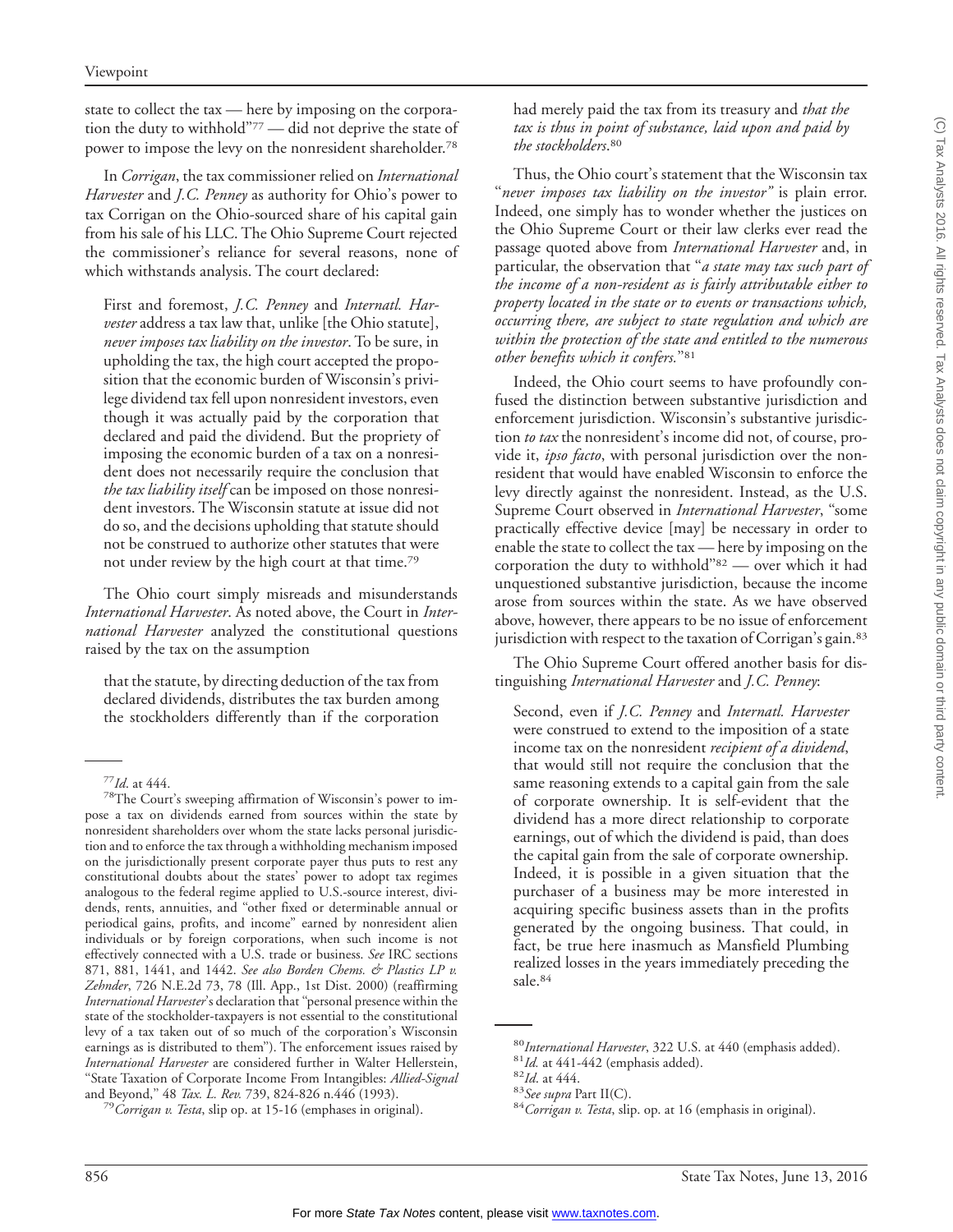Even if a dividend has a ''more direct relationship to corporate earnings" than a "capital gain from the sale of corporate ownership,'' this does not speak to the*constitutional* question in *Corrigan*, namely, whether a state may tax a nonresident's income (here in the form of capital gain) that is apportioned to the state on the basis of the underlying activities of the entity whose sale generated the gain. For all of the reasons advanced above, the answer to that question is yes.

# **B.** *MeadWestvaco* **and 'Investee' Apportionment**

The Ohio Supreme Court offered a third and final reason for dismissing the commissioner's reliance on *International Harvester* and *J.C. Penney*, namely, that its ''reluctance to accept the tax commissioner's... interpretation of *J.C. Penney* and *Internatl. Harvester* is consistent with *MeadWestvaco*.''85 In *MeadWestvaco Corp. v. Illinois Department of Revenue*, <sup>86</sup> the U.S. Supreme Court considered the question whether Mead Corp.'s disposition of its LexisNexis division gave rise to apportionable income under the unitary business principle.87 The narrow holding in *MeadWestvaco* was that in determining whether two businesses are engaged in a unitary enterprise, one does not undertake an additional inquiry into the ''enterprise unity'' question under the ''operational function'' criterion of apportionability, or what I have called the "asset unity" test.<sup>88</sup>

The Ohio Supreme Court's ''reluctance'' to follow the commissioner's interpretation of *International Harvester* and *J.C. Penney* on the basis of *MeadWestvaco* was based, as the court recognized, on a ''question that the high court declined to address''89:

As a fallback position, the state in *MeadWestvaco* had argued that Lexis-Nexis's own business in Illinois justified the imposition of the additional tax on its former parent's gain. The Supreme Court characterized this argument as ''a new ground for the constitutional apportionment of intangibles based on the taxing State's contacts with the capital asset rather than the taxpayer.'' (Using the terminology we have employed in this opinion, Illinois was arguing for investee apportionment as an alternative to investor apportionment.) The court then declined to address the ''new ground'' for apportionment for two reasons. First, it noted that the argument had not previously been raised and passed upon. Second, it recognized that the states that relied on investee apportionment, including Ohio, had not been notified that the constitutionality of their statutes would be determined. In other words, the United States Supreme Court regards the imposition of an investee-apportioned tax on the gain realized by an investor as an unsettled question. Because the high court has not answered that question, we cannot properly regard it as settled by *J.C. Penney* and *Internatl. Harvester*. 90

The Ohio Supreme Court's reading of *MeadWestvaco* as a basis for refusing to consider the ''investee apportionment'' theory in support of Ohio's power to tax the portion of Corrigan's capital gain sourced to Ohio by the LLC's apportionment factors while perhaps more defensible than its misreading of *International Harvester* is nonetheless misguided. As I have explained at length elsewhere,<sup>91</sup> and, indeed, as the preceding discussion reveals, the basic ''investee apportionment'' theory rests on a solid constitutional foundation. Although constraints of time and space — not to mention readers' patience — prevent me from repeating that explanation here, a brief summary of its essential points is nevertheless in order.

First, as indicated in the preceding discussion, there can be no serious constitutional objection to attributing income from intangible assets (or their disposition) ''based on the taxing State's contact with the capital asset rather than the taxpayer.''92 If a state has ''contact'' with an intangible "capital asset," there is no constitutional principle of which I am aware that, as a general matter, would preclude a state from taxing the income derived from the asset (or its disposition). Indeed, as explained at length above, the basic due process principle provides an indisputable basis for a state to exercise its taxing power over intangible property with which the state has some minimum connection or contact. The U.S. Supreme Court recognized these principles in *MeadWestvaco*.

The problem, of course (and it is one to which the preceding discussion has also alluded), is that determining the state or states that have contact with intangibles — and therefore have a constitutional basis for taxing the income they produce — is much more challenging than determining the state or states that have contact with tangible assets. This suggests that the inquiry into the *implementation* of a taxing regime that attributes income from intangibles by reference to the asset's connection to the state rather than the owner's connection must proceed with care. It does not suggest, however, that there can be any fundamental quarrel with the constitutional underpinnings of such a taxing regime.

The U.S. Supreme Court in *MeadWestvaco* seemed to appreciate this point. Despite its characterization of the <sup>85</sup> constitutional grounding of the theory as ''new'' and its *Id.* 86553 U.S. 16 (2008). <sup>87</sup>*MeadWestvaco* is considered in detail in Hellerstein, *State Taxa-*

*tion*, *supra* note 3, para. 8.08[f] and in Walter Hellerstein, ''*MeadWestvaco* and the Scope of the Unitary Business Principle,'' 108 *J. Tax'n* 261

<sup>(2008).</sup> 88I elaborate on these concepts in Hellerstein, *State Taxation*, *supra* note 3, para. 8.07[2]. <sup>89</sup>*Corrigan v. Testa*, slip. op. at 17.

<sup>90</sup>*Id.* (citations and footnote omitted). <sup>91</sup>*See* Hellerstein, *supra* note 78; *see also* Hellerstein, *State Taxation*, *supra* note 3, para. 9.11[2][a].The Court in *MeadWestvaco* cites both of these references. *See also* Hellerstein, *supra* note 87. <sup>92</sup>*MeadWestvaco*, 553 U.S. at 30.